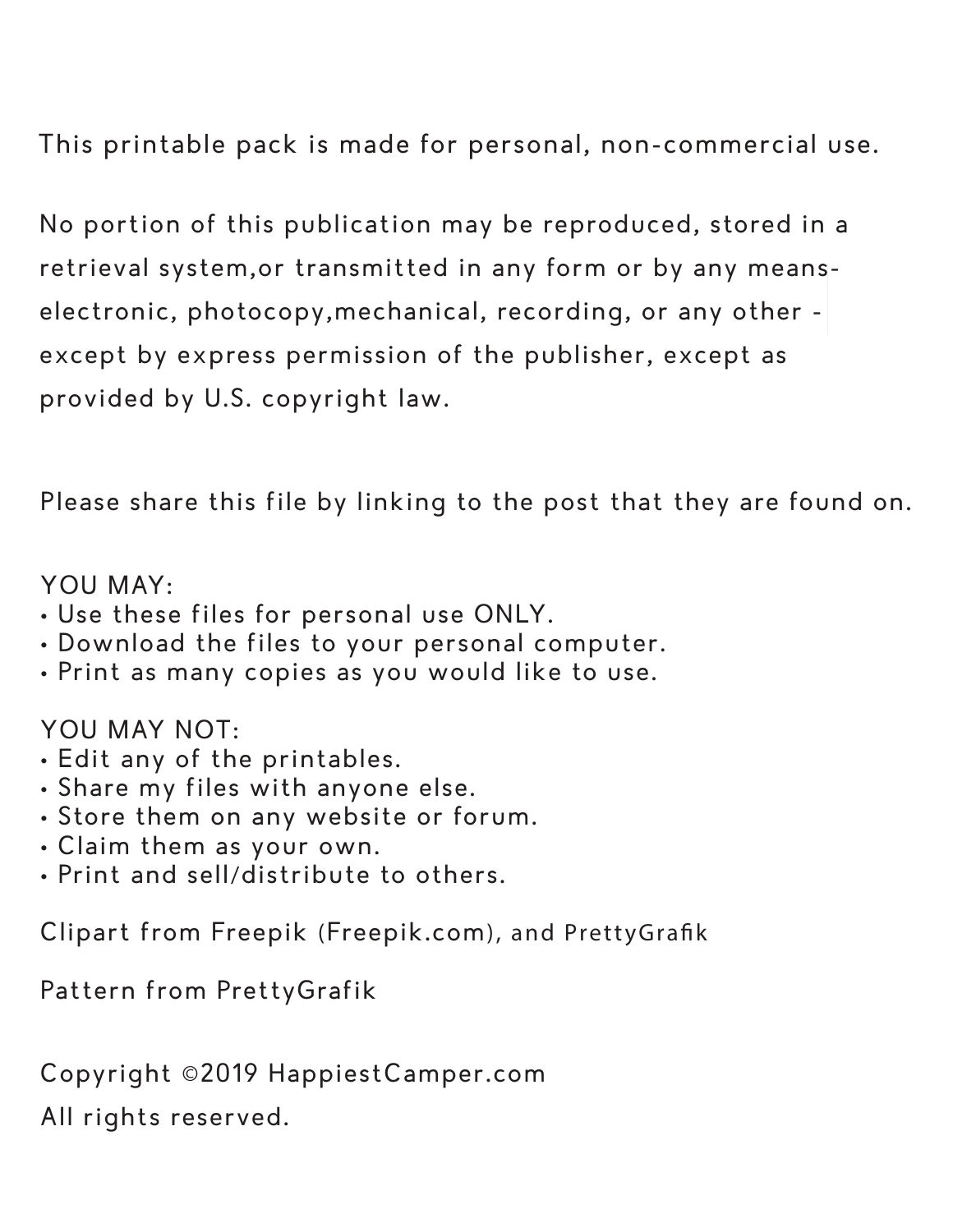## Camping Word Search

| Χ            | D              | Ζ              | C            | J            | R            | U                  | S L            |                | $\mathsf{L}$   | $\mathsf{K}$   | X F          |              | $\perp$      | $\mathbf{I}$ | G            | Τ            | V              | W            | $\top$       |
|--------------|----------------|----------------|--------------|--------------|--------------|--------------------|----------------|----------------|----------------|----------------|--------------|--------------|--------------|--------------|--------------|--------------|----------------|--------------|--------------|
| C            | P              | P              | U            | $\mathsf{L}$ | N            | T.                 | W P            |                | M              |                | X X F        |              | G            | Н            | N            | V            | B              | F            | R.           |
| Τ            | X              | $\circ$        | B            | R.           | S            | Q                  | $\mathsf{L}$   | $\mathsf{S}$   |                | M W U          |              | $\mathsf{K}$ | N            | E            | V            | H            | H              | E            | E            |
| S            | $\overline{7}$ | P              | $\vee$       | G            | $\top$       | Q                  | E              | Y              |                | L Y W C        |              |              | $\mathsf{T}$ | E            | G            | D            | Y              | B            | E            |
| P            | Y              | M              | P            | S            | $\mathbf{L}$ | H                  | $\mathbf{I}$   | L              | $\overline{O}$ | M              | H.           | $\mathsf{A}$ | D            | $\mathbf{I}$ | F            | $\Omega$     | D              | M            | -S           |
| Υ            | $\circ$        | S              | R            | A            | $\mathsf{C}$ | C                  | $\circ$        | $\overline{O}$ | N              | N              | A            | M            | Ε            | B            | W            | $\circ$      | K              | W            | $\top$       |
| F            | X              | L              | K            | T            | K            | A                  | B              | $\overline{O}$ | F              | E              | $\mathsf{L}$ | P            | V            | $\circ$      | L            | F.           | $\overline{O}$ | O            | U            |
| X            | F              | A              | A            | $\circ$      | J            | M                  | B              | Е              | Z              | $\top$         | R.           | E            | Y            | A            | J            | L            | $\mathsf{J}$   | M            | M            |
| Н            | M              | M              | Z            | G            | Y            | P                  | Y              | P              | A              | $\overline{O}$ | E.           | R            | R            | $\top$       | L            | $\cup$       | P              | F            | P            |
| A            | $\mathbf{L}$   | Ζ              | Y            | E            | A            | S                  | R              | K              | G              | $\mathsf{N}$   | $\mathsf{P}$ | X            | $\mathsf{C}$ | A            | N            | T            | E              | E            | N            |
| M            | D              | K              | W C          |              | $\vee$       | $\bar{\mathbb{L}}$ | $\mathbf{L}$   | H              | J              | A              | Ε            | $\mathsf{L}$ | M            | X            | Ζ            | V            | V              | $\mathbf{I}$ | Y            |
| Τ            | K              | Y              | $\mathbf{L}$ | Y            | W            | $\top$             | C              | D              | B              | $\mathsf{T}$   | C            | H            | Q            | Y            | E            | M            | $\top$         | Ε            | E            |
| D            | $\perp$        | L              | N            | N            | D            | E                  | E              | W              | $\mathsf{A}$   | U              | S            | U            | N            | S            | C            | R            | E              | E            | N            |
| W            | P              | N              | R.           | $\perp$      | G            | C                  | C              | $\bigcup$      | $\vee$         | R              | N            | $\mathsf{C}$ | $\top$       | $\vee$       | K            | $\cup$       | G              | $\mathsf{L}$ | E            |
| M            | F              | T              | F            | $\circ$      | M            | B                  | $\overline{O}$ | $\mathsf{L}$   | A              | E              | R.           | N            | V            | S            | $\circ$      | R            | Z              | X            | D            |
| N            | C              | H              | B            | K            | P            | Z                  | O              | M              | L              | A              | R            | R            | Y            | Y            | $\mathbf{L}$ | Z            | V              | Y            | $\top$       |
| K            | O              | $\overline{1}$ | K            | R            | F            | E                  | L              | $\overline{O}$ | P              | B              | E            | X            | P            | L.           | O            | R            | E              | O            | Q            |
| Q            | X              | E              | P            | J            | $\mathsf{J}$ | Q                  | E              | W              | $\top$         | A              | $\mathsf{L}$ | Z            | R            | $\circ$      | E            | G            | X              | U            | $\mathsf{K}$ |
| Z            | P              | X              | E            | Τ            | F            | $\overline{O}$     | R              | N              | $\circ$        | $\mathsf{S}$   | S            | M            | $\mathsf{L}$ | B            | X            | $\mathsf{I}$ | L              | D            | $\vee$       |
| $\mathsf{S}$ | $\mathsf{C}$   | E              | Y            | H            | $\mathsf{A}$ | $\overline{O}$     | D              | $\vee$         | $\mathsf{R}$   | T.             | $\mathsf{K}$ | S            | Z            | P            | Y            | P            | R              | K            | W            |

|  | <b>MATCHES</b>    | <b>EXPLORE</b>      | <b>STICK</b>        |
|--|-------------------|---------------------|---------------------|
|  | <b>NATURE</b>     | <b>HIKING BOOTS</b> | <b>SUNSCREEN</b>    |
|  | <b>TREE STUMP</b> | <b>BOAT</b>         | <b>ROPE</b>         |
|  | <b>ICE COOLER</b> | <b>CAMPER</b>       | <b>MARSHMALLOWS</b> |
|  | <b>TENT</b>       | <b>CANTEEN</b>      | <b>CAMPSITE</b>     |
|  | <b>RACCOON</b>    | <b>COMPASS</b>      | <b>MAP</b>          |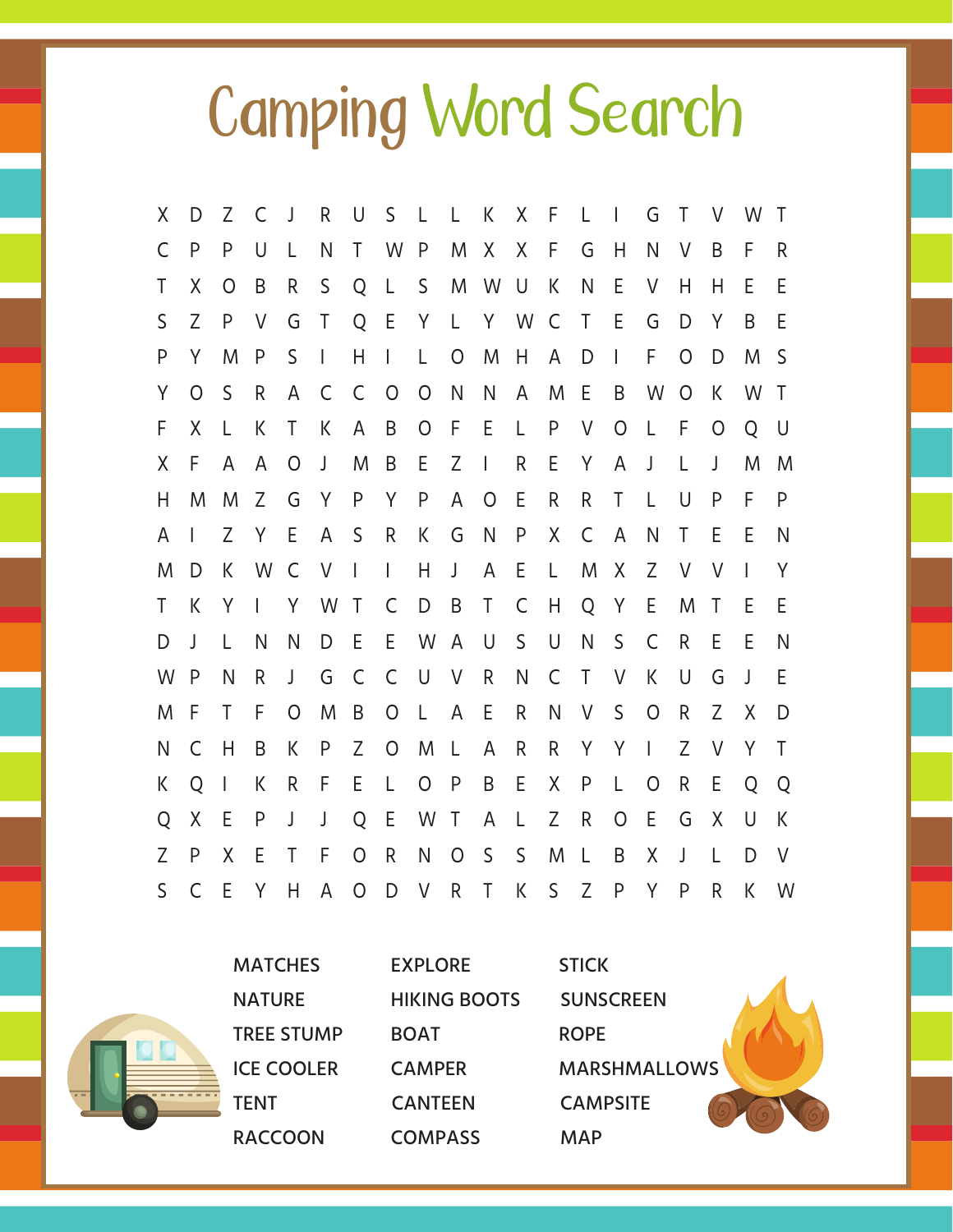### Camping Crossword 2 4 8  $\bigcirc$  10 Ē  $\bigcirc$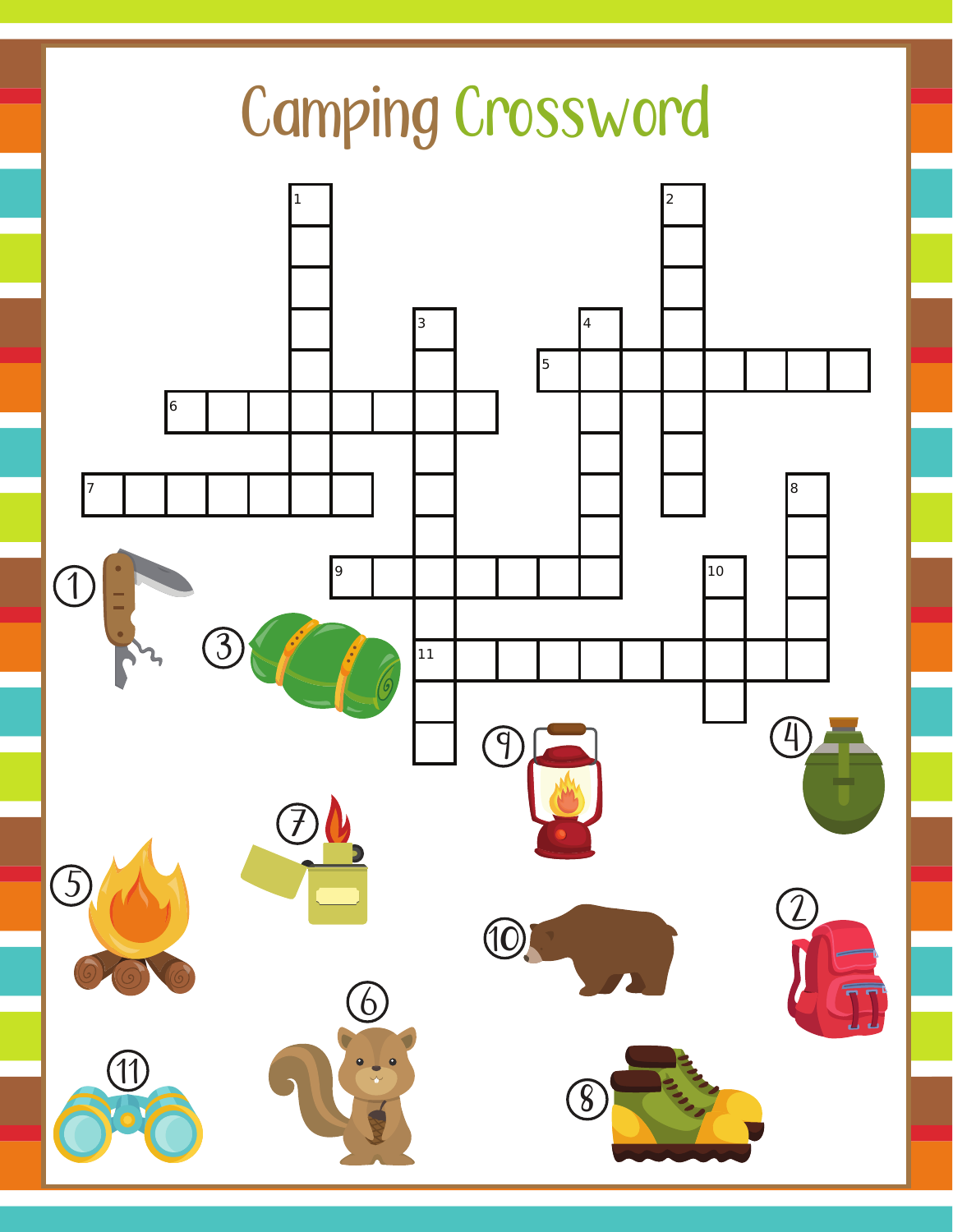## Camping Maze

Help the bear roast a marshmallow $\bullet$  $\overline{\mathcal{L}}$